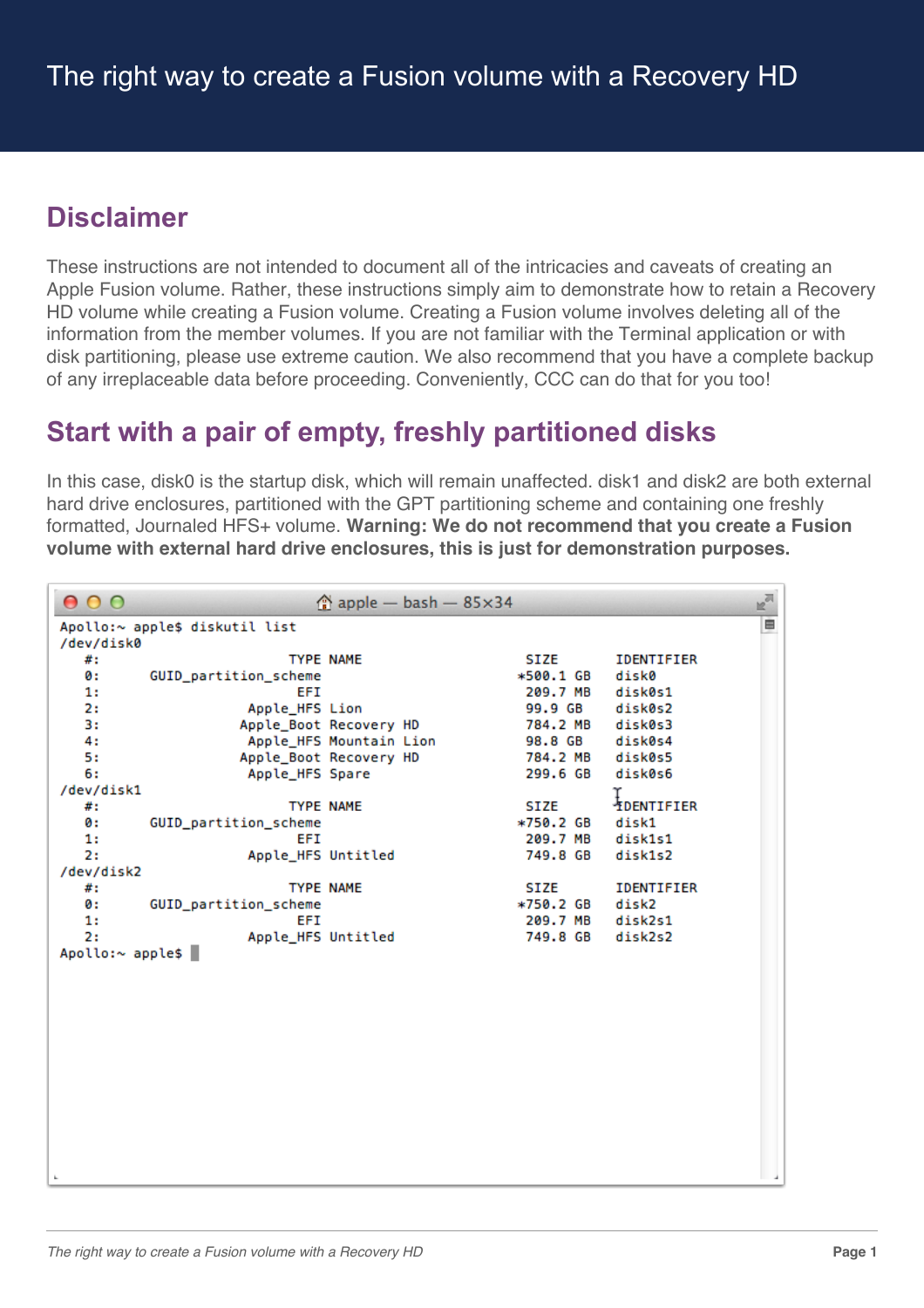## **Open Carbon Copy Cloner's Disk Center**

| <b>Carbon Copy Cloner</b> File Edit                                    | <b>Window</b><br><b>Help</b>                         |                                     |  |
|------------------------------------------------------------------------|------------------------------------------------------|-------------------------------------|--|
|                                                                        | <b>Cloning Console</b><br>$\frac{1}{2}$              |                                     |  |
|                                                                        | <b>Disk Center</b><br>82                             |                                     |  |
| 000                                                                    | ឣ3<br><b>CCC Log</b>                                 |                                     |  |
| Use CCC to clone one disk to ano                                       | Minimize<br>жM                                       | s to another hard drive or remote M |  |
| to a disk image, or to create regu<br>to use CCC, choose "CCC Help" fr | <b>Bring All to Front</b>                            | ave peace of mind. To learn more a  |  |
|                                                                        | √ Carbon Copy Cloner                                 |                                     |  |
| Source                                                                 | <b>Destination</b>                                   |                                     |  |
| Select a source<br>▲                                                   | Select a destination<br>烧<br>$\overline{\mathbf{v}}$ |                                     |  |

## **Use CCC's Disk Center to create a Recovery HD**

You can use CCC to create a Recovery HD on either or both of the volumes that you intend to add to a Fusion volume. One is typically sufficient, and we recommend that you choose the slower of the two devices. **Warning: Again, we do not recommend that you create a Fusion volume with external hard drive enclosures, this is just for demonstration purposes.**

| $\cap$ $\cap$                                                                            | <b>Disk Center</b>                                                                                                                                                                                                                                                                                                                                                                                                                                                                                                          |  |  |  |  |
|------------------------------------------------------------------------------------------|-----------------------------------------------------------------------------------------------------------------------------------------------------------------------------------------------------------------------------------------------------------------------------------------------------------------------------------------------------------------------------------------------------------------------------------------------------------------------------------------------------------------------------|--|--|--|--|
| Lion<br>Lion<br><b>Mountain Lion</b><br><b>Mountain Lion</b><br>Spare<br><b>Untitled</b> | <b>Information</b><br><b>Encryption</b><br><b>Recovery HD</b><br><b>Cloning Apple's Recovery partition</b><br>Apple's Recovery HD partition allows you to reinstall Mac OS X and is required for Mac OS<br>X features such as FileVault 2 and iCloud's Find My Mac feature. The presence of a<br>Recovery HD volume is not, however, required for maintaining a bootable backup of your<br>startup disk, nor for recovering from a bootable backup. To create a Recovery HD volume<br>on this disk, click the button below. |  |  |  |  |
| Untitled                                                                                 | Create a Recovery partition for this volume<br>Recovery HD System version to be applied:<br><b>Mountain Lion</b><br>CCC will unmount the selected volume and reduce its size by approximately<br>1GB, using the freed space to create a new "Recovery HD" volume. Other<br>volumes on this disk may also be unmounted for the duration of this task.<br>CCC will restore the contents of the Recovery HD partition associated with<br>"Mountain Lion" to this Recovery HD partition.<br>(2)                                 |  |  |  |  |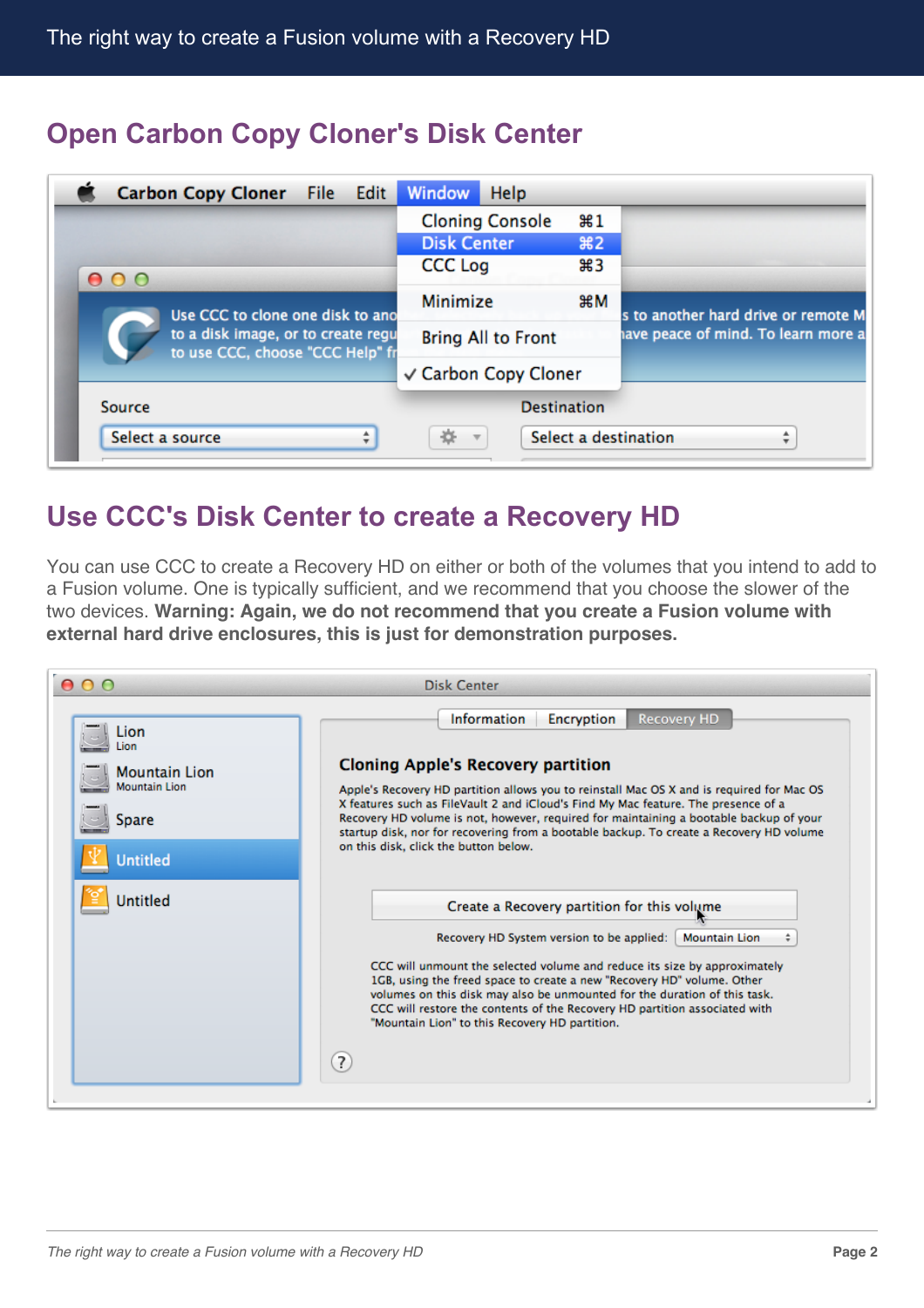## **Recovery HD: Mission accomplished**



#### **Get a list of devices**

You can see that CCC created the Recovery HD immediately adjacent to the donor volume, borrowing space from that volume.

| 000              |                                |                  | $\hat{p}$ apple - bash - 85 $\times$ 34 |                 | $\mathbb{R}^{\overline{\partial}}$ |
|------------------|--------------------------------|------------------|-----------------------------------------|-----------------|------------------------------------|
|                  | Apollo:~ apple\$ diskutil list |                  |                                         |                 | ▤                                  |
| /dev/disk0       |                                |                  |                                         |                 |                                    |
| #:               |                                | <b>TYPE NAME</b> |                                         | SIZE            | <b>IDENTIFIER</b>                  |
| 0:               | GUID_partition_scheme          |                  |                                         | *500.1 GB       | disk0                              |
| 1:               | EFI                            |                  |                                         | 209.7 MB        | disk0s1                            |
| 2:               | Apple_HFS Lion                 |                  |                                         | 99.9 GB         | disk0s2                            |
| 3:               | Apple_Boot Recovery HD         |                  |                                         | 784.2 MB        | disk0s3                            |
| 4:               | Apple_HFS Mountain Lion        |                  |                                         | 98.8 GB disk0s4 |                                    |
| 5:               | Apple_Boot Recovery HD         |                  |                                         | 784.2 MB        | disk0s5                            |
| 6:               | Apple_HFS Spare                |                  |                                         | 299.6 GB        | disk0s6                            |
| /dev/disk1       |                                |                  |                                         |                 |                                    |
| #:               |                                | <b>TYPE NAME</b> |                                         | SIZE            | <b>IDENTIFIER</b>                  |
| 0:               | GUID_partition_scheme          |                  |                                         | *750.2 GB       | disk1                              |
| 1:               | EFI                            |                  |                                         | 209.7 MB        | disk1s1                            |
| 2:               | Apple_HFS Untitled             |                  |                                         | 749.2 GB        | disk1s2                            |
| 3:               | Apple_Boot Recovery HD         |                  |                                         | 784.2 MB        | disk1s3                            |
| /dev/disk2       |                                |                  |                                         |                 |                                    |
| #:               |                                | <b>TYPE NAME</b> |                                         | <b>SIZE</b>     | <b>IDENTIFIER</b>                  |
| ø:               | GUID_partition_scheme          |                  |                                         | *750.2 GB       | disk2                              |
| 1:               | EFI                            |                  |                                         | 209.7 MB        | disk2s1                            |
| 2:               | Apple_HFS Untitled             |                  |                                         | 749.8 GB        | disk2s2                            |
| Apollo:~ apple\$ |                                |                  |                                         |                 |                                    |
|                  |                                |                  |                                         |                 |                                    |
|                  |                                |                  |                                         |                 |                                    |
|                  |                                |                  |                                         |                 |                                    |
|                  |                                |                  |                                         |                 |                                    |
|                  |                                |                  |                                         |                 |                                    |
|                  |                                |                  |                                         |                 |                                    |
|                  |                                |                  |                                         |                 |                                    |
|                  |                                |                  |                                         |                 |                                    |
|                  |                                |                  |                                         |                 |                                    |
|                  |                                |                  |                                         |                 |                                    |
|                  |                                |                  |                                         |                 |                                    |
|                  |                                |                  |                                         |                 |                                    |
|                  |                                |                  |                                         |                 |                                    |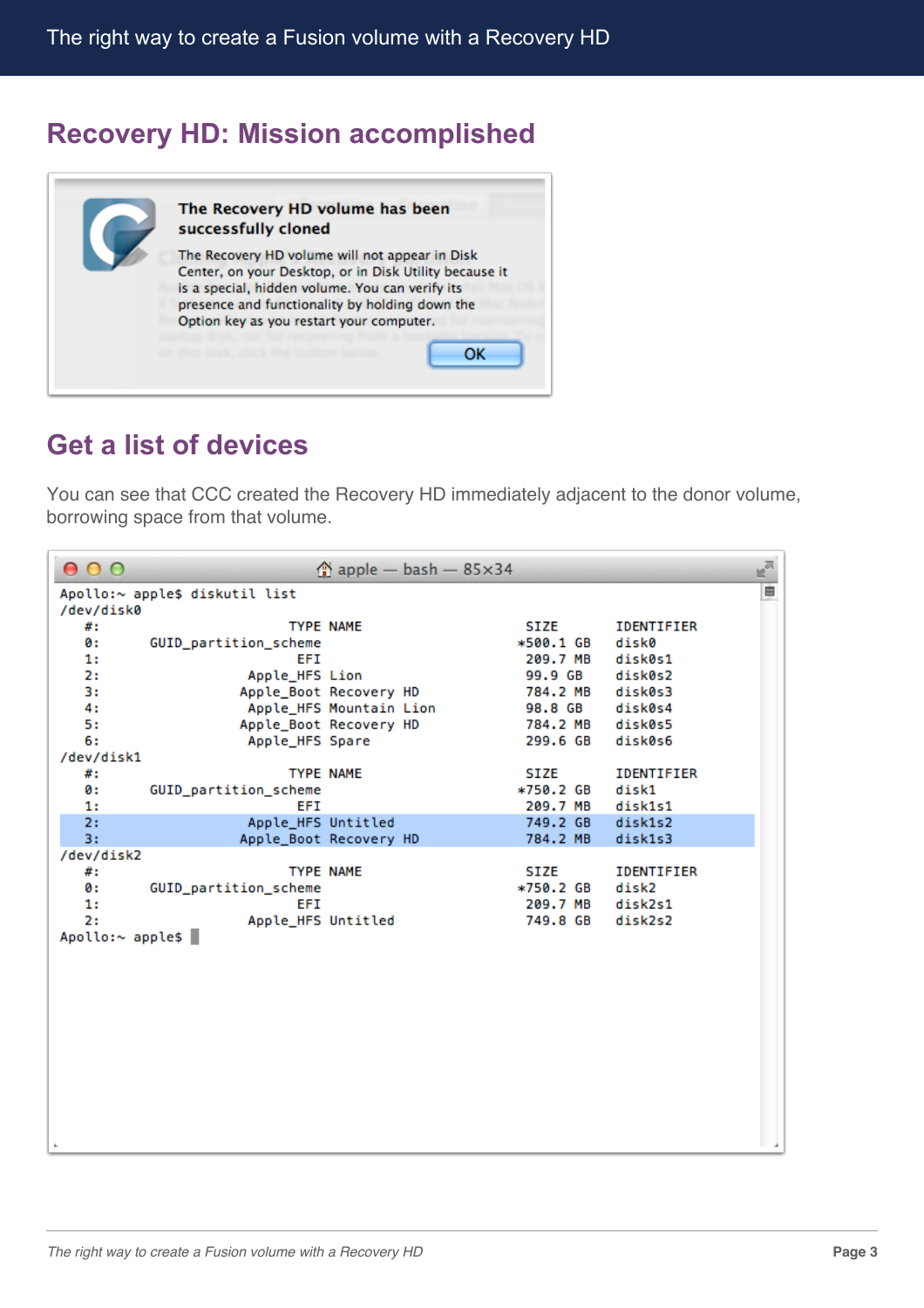#### **Create the Fusion Logical Volume Group**

When you create the Core Storage LVG, it is \*imperative\* that you specify only the HFS+ slice from the disk that has the Recovery HD. The slice corresponding to that "Untitled" volume is "disk1s2", whereas the whole disk is "disk1". Either object can be added to the Core Storage LVG, but if you specify the whole disk1 device, the Recovery HD (at disk1s3) will be destroyed. disk2, on the other hand, doesn't have any special volumes to retain, so we go ahead and add that whole device to the LVG.